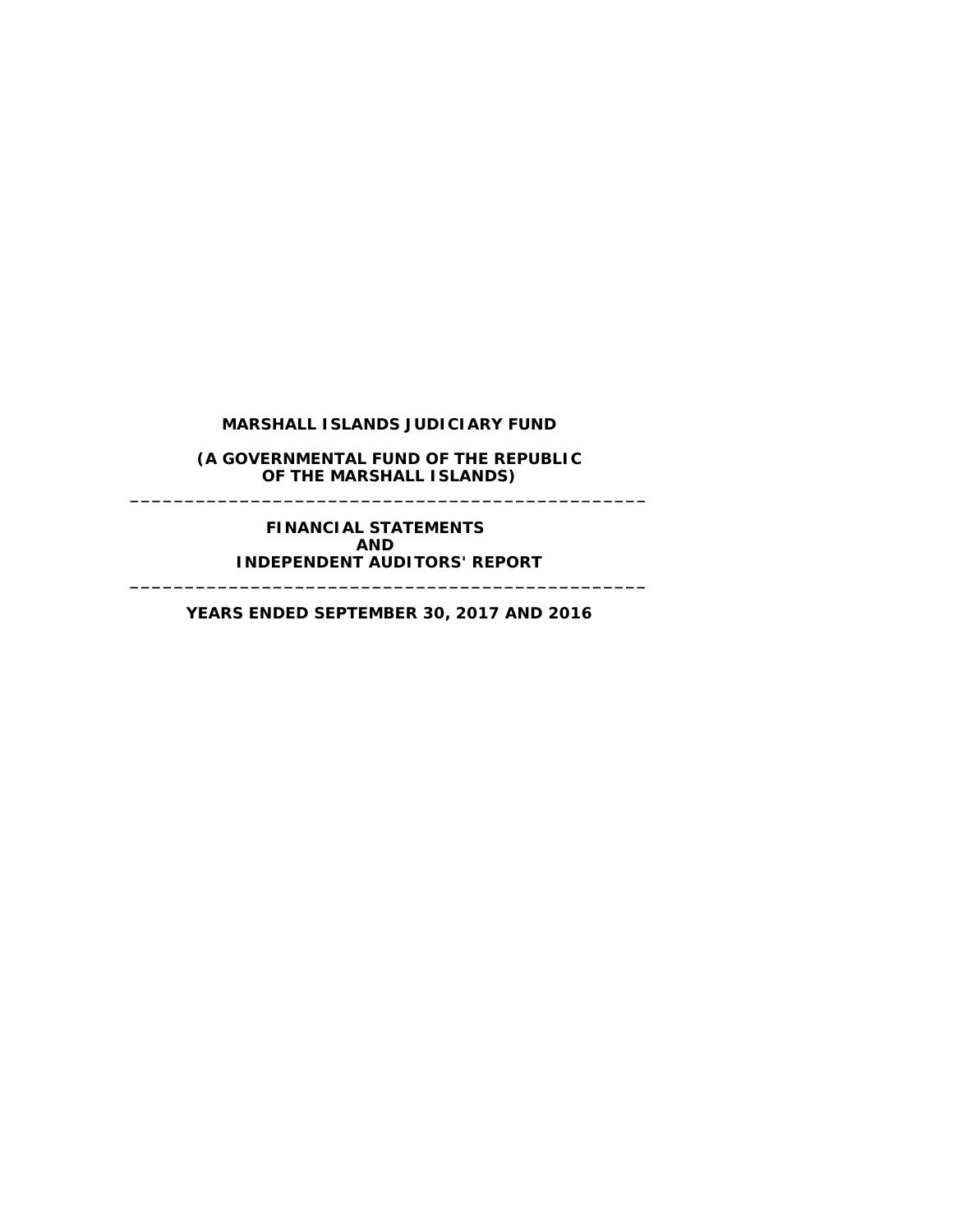Years Ended September 30, 2017 and 2016 Table of Contents

|      |                                                                                                                                                                                                                                | Page No. |
|------|--------------------------------------------------------------------------------------------------------------------------------------------------------------------------------------------------------------------------------|----------|
| Ι.   | INDEPENDENT AUDITORS' REPORT                                                                                                                                                                                                   | 1        |
| Н.   | <b>FINANCIAL STATEMENTS:</b>                                                                                                                                                                                                   |          |
|      | <b>Balance Sheets</b>                                                                                                                                                                                                          | 3        |
|      | Statements of Revenues, Expenditures and Changes in Fund Balance                                                                                                                                                               | 4        |
|      | Notes to Financial Statements                                                                                                                                                                                                  | 5        |
| III. | OTHER SUPPLEMENTARY INFORMATION:                                                                                                                                                                                               |          |
|      | <b>Combining Balance Sheet</b>                                                                                                                                                                                                 | 11       |
|      | Combining Statement of Revenues, Expenditures and Changes<br>in Fund Balance                                                                                                                                                   | 12       |
| IV.  | INDEPENDENT AUDITORS' REPORT ON COMPLIANCE WITH<br><b>LAWS AND REGULATIONS</b>                                                                                                                                                 |          |
|      | Independent Auditors' Report on Internal Control Over<br>Financial Reporting and on Compliance and Other<br>Matters Based on an Audit of Financial Statements<br>Performed in Accordance With Government Auditing<br>Standards | 13       |
|      | Unresolved Prior Year Findings                                                                                                                                                                                                 | 15       |
|      |                                                                                                                                                                                                                                |          |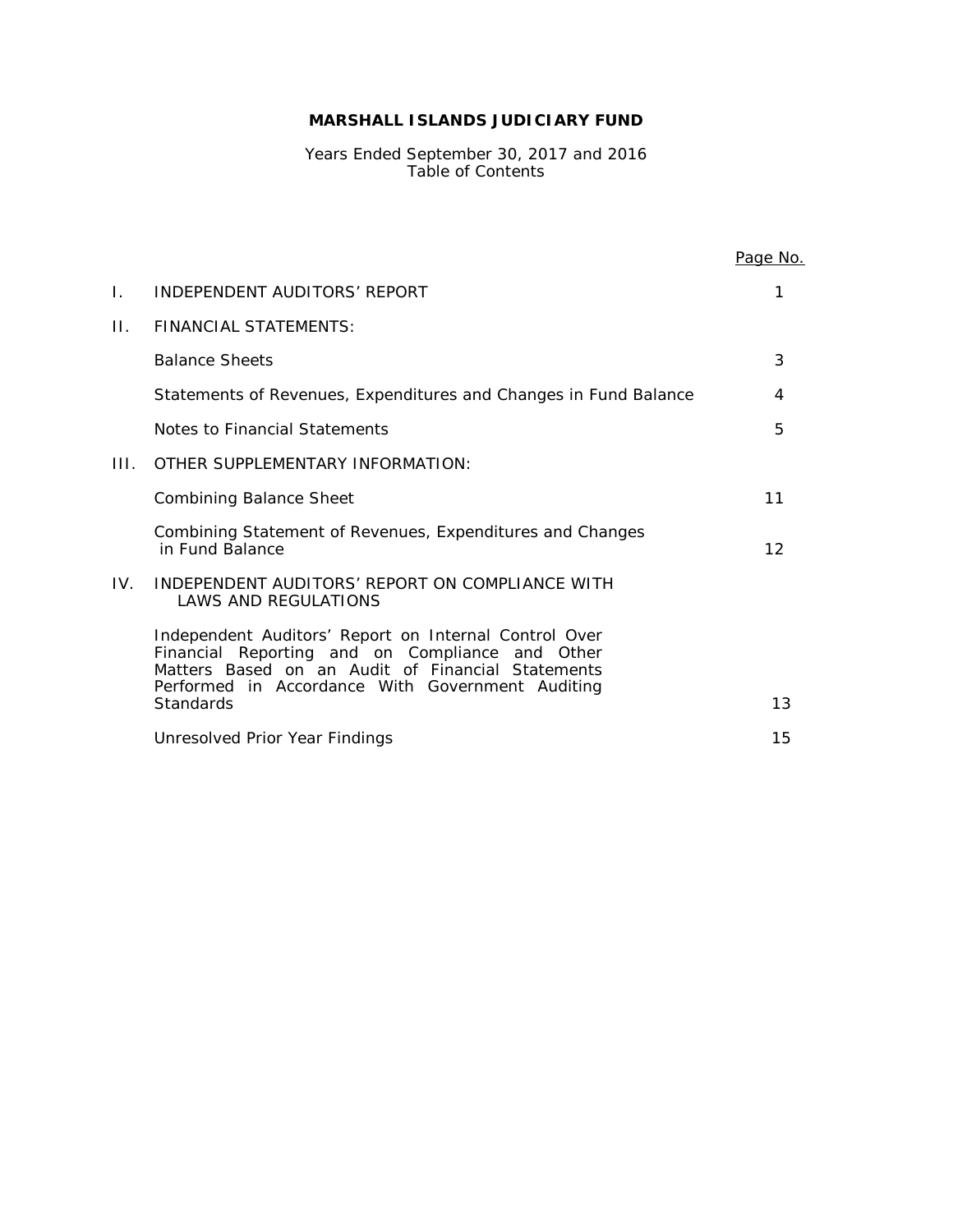Deloitte & Touche LLP 361 South Marine Corps Drive Tamuning, GU 96913-3973 USA

Tel: +1 (671) 646-3884 Fax: +1 (671) 649-4265

www.deloitte.com

# **INDEPENDENT AUDITORS' REPORT**

Honorable Carl B. Ingram Chief Justice of the High Court Republic of the Marshall Islands:

# **Report on the Financial Statements**

We have audited the accompanying financial statements of the Marshall Islands Judiciary Fund, a governmental fund of the Republic of the Marshall Islands, which comprise the balance sheets as of September 30, 2017 and 2016, and the related statements of revenues, expenditures, and changes in fund balance for the years then ended, and the related notes to the financial statements.

## *Management's Responsibility for the Financial Statements*

Management is responsible for the preparation and fair presentation of these financial statements in accordance with accounting principles generally accepted in the United States of America; this includes the design, implementation, and maintenance of internal control relevant to the preparation and fair presentation of financial statements that are free from material misstatement, whether due to fraud or error.

#### *Auditors' Responsibility*

Our responsibility is to express an opinion on these financial statements based on our audits. We conducted our audits in accordance with auditing standards generally accepted in the United States of America and the standards applicable to financial audits contained in *Government Auditing Standards,* issued by the Comptroller General of the United States. Those standards require that we plan and perform the audit to obtain reasonable assurance about whether the financial statements are free from material misstatement.

An audit involves performing procedures to obtain audit evidence about the amounts and disclosures in the financial statements. The procedures selected depend on the auditor's judgment, including the assessment of the risks of material misstatement of the financial statements, whether due to fraud or error. In making those risk assessments, the auditor considers internal control relevant to the entity's preparation and fair presentation of the financial statements in order to design audit procedures that are appropriate in the circumstances, but not for the purpose of expressing an opinion on the effectiveness of the entity's internal control. Accordingly, we express no such opinion. An audit also includes evaluating the appropriateness of accounting policies used and the reasonableness of significant accounting estimates made by management, as well as evaluating the overall presentation of the financial statements.

We believe that the audit evidence we have obtained is sufficient and appropriate to provide a basis for our audit opinion.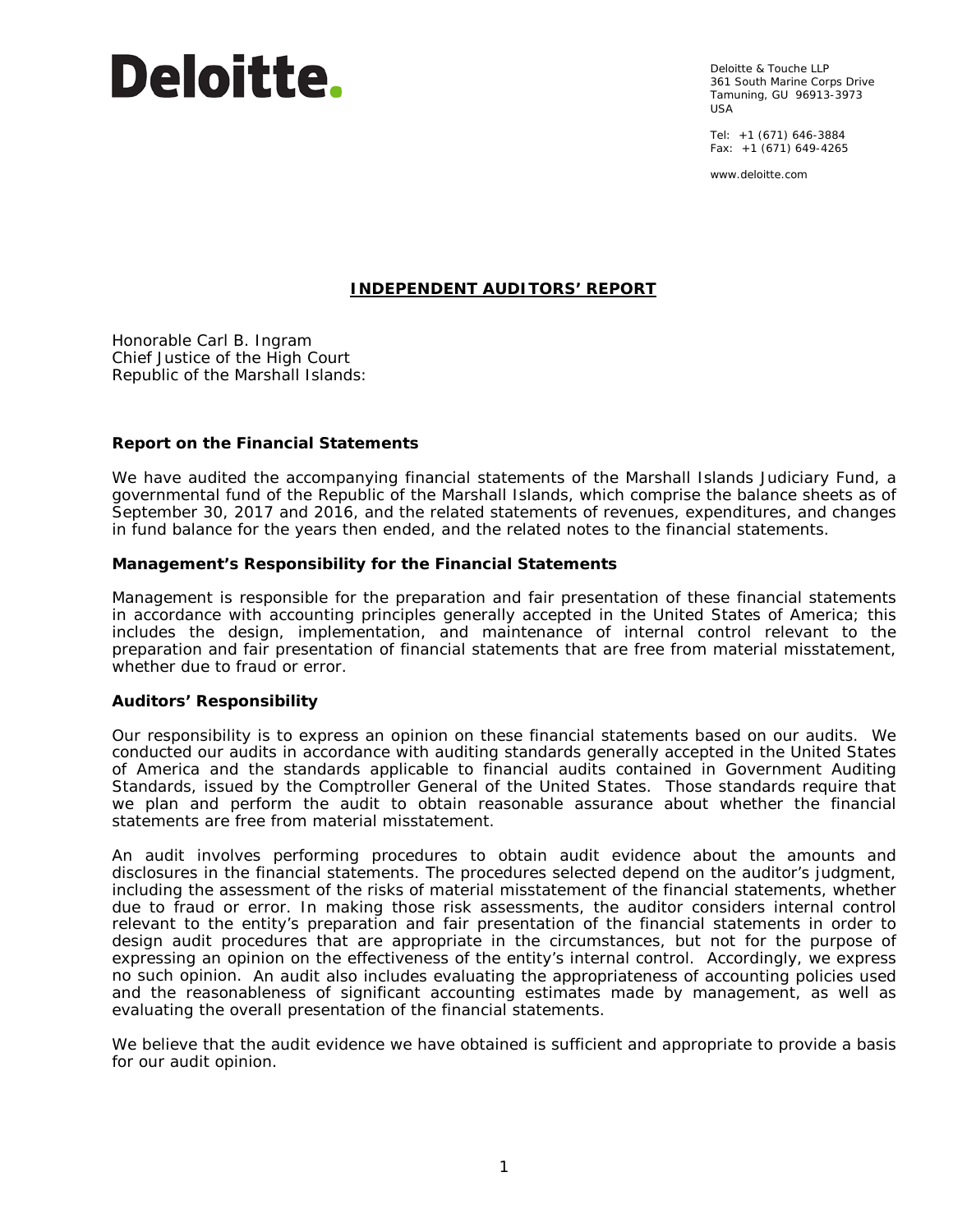# *Opinion*

In our opinion, the financial statements referred to above present fairly, in all material respects, the financial position of the Marshall Islands Judiciary Fund as of September 30, 2017 and 2016, and the results of its operations for the years then ended in accordance with accounting principles generally accepted in the United States of America.

#### *Emphasis-of-Matter*

#### *Reporting Entity*

As discussed in Note 1 to the financial statements, the financial statements referred to above present only the Marshall Islands Judiciary Fund and are not intended to present fairly the financial position and results of operations of the Republic of the Marshall Islands in conformity with accounting principles generally accepted in the United States of America.

## *Other Matters*

## *Other Information*

Our audit was conducted for the purpose of forming an opinion on the financial statements as a whole. The Other Supplementary Information, as set forth in Section III of the foregoing table of contents, is presented for purposes of additional analysis and is not a required part of the financial statements. The Other Supplementary Information is the responsibility of management and was derived from and relates directly to the underlying accounting and other records used to prepare the financial statements. Such information has been subjected to the auditing procedures applied in the audit of the financial statements and certain additional procedures, including comparing and reconciling such information directly to the underlying accounting and other records used to prepare the financial statements or to the financial statements themselves, and other additional procedures in accordance with auditing standards generally accepted in the United States of America. In our opinion, the Other Supplementary Information set forth in Section III of the foregoing table of contents is fairly stated, in all material respects, in relation to the financial statements as a whole.

# **Other Reporting Required by** *Government Auditing Standards*

In accordance with *Government Auditing Standards*, we have also issued our report dated May 7, 2018, on our consideration of the Marshall Islands Judiciary Fund's internal control over financial reporting and on our tests of its compliance with certain provisions of laws, regulations, contracts, and grant agreements and other matters. The purpose of that report is to describe the scope of our testing of internal control over financial reporting and compliance and the results of that testing, and not to provide an opinion on internal control over financing reporting or on compliance. That report is an integral part of an audit performed in accordance with *Government Auditing Standards* in considering the Marshall Islands Judiciary Fund's internal control over financial reporting and compliance.

He Wackell

May 7, 2018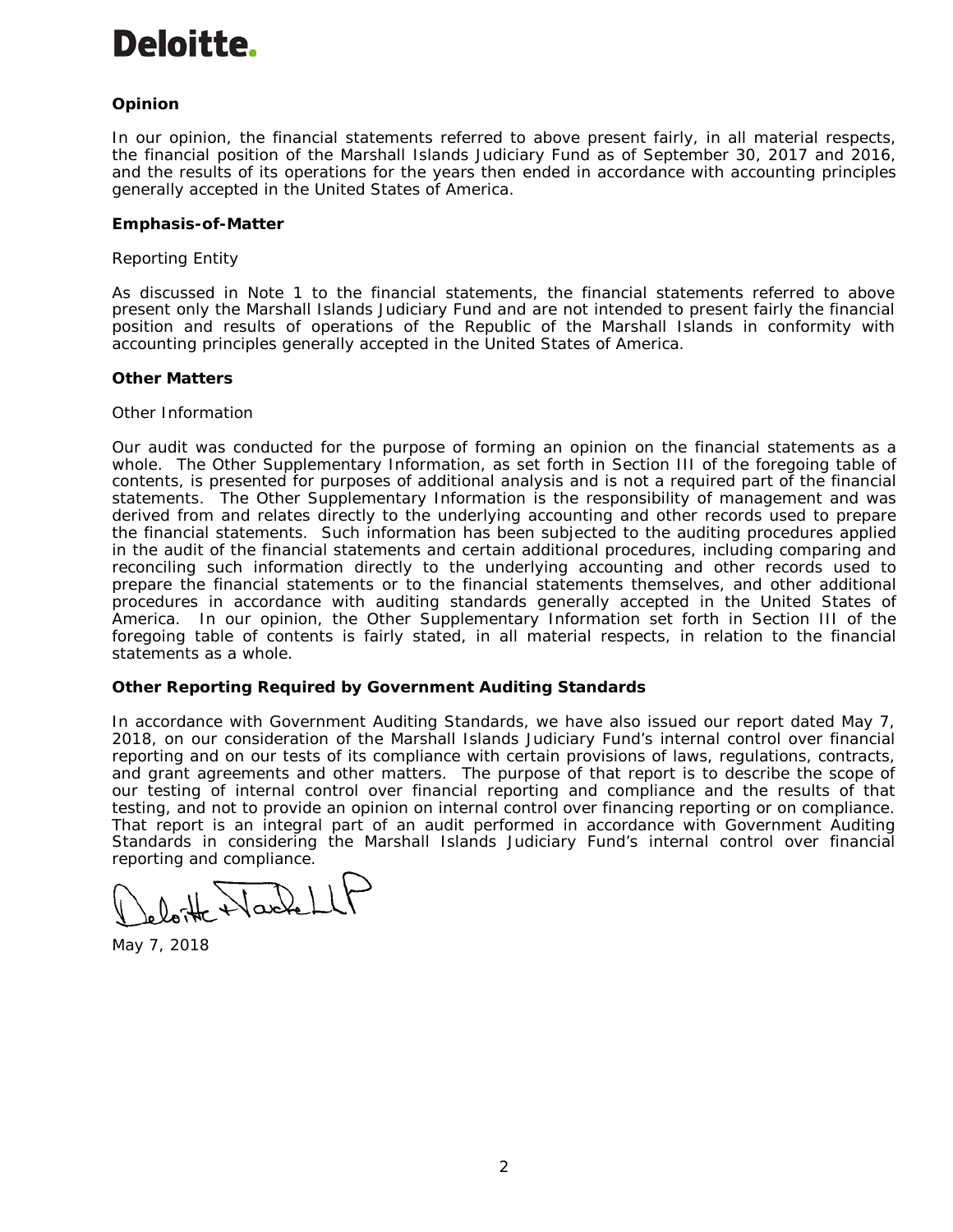# Balance Sheets September 30, 2017 and 2016

|                                                | 2017                      | 2016             |
|------------------------------------------------|---------------------------|------------------|
| <b>ASSETS</b>                                  |                           |                  |
| Cash<br>Accounts receivable                    | \$<br>432,457 \$<br>4,269 | 314,664<br>9,099 |
|                                                | \$<br>436,726 \$          | 323,763          |
| <b>LIABILITIES AND FUND BALANCE</b>            |                           |                  |
| Liabilities:<br>Other liabilities and accruals | \$<br>$5,605$ \$          | 6,803            |
| Contingency                                    |                           |                  |
| Fund balance:<br>Committed                     | 431,121                   | 316,960          |
| Total liabilities and fund balance             | \$<br>436,726             | \$<br>323,763    |
|                                                |                           |                  |

See accompanying notes to financial statements.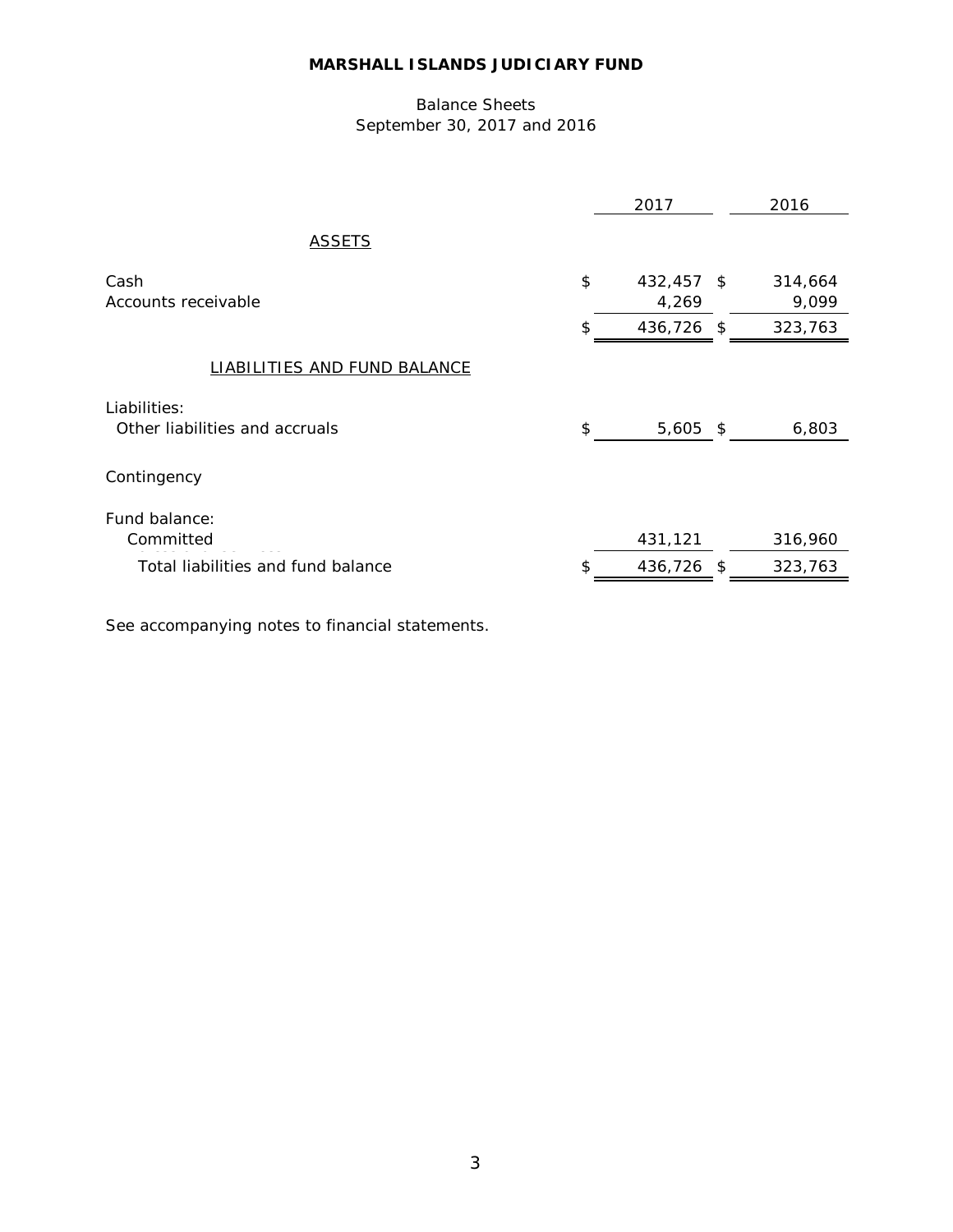# Statements of Revenues, Expenditures, and Changes in Fund Balance Years Ended September 30, 2017 and 2016

|                                           | 2017          | 2016          |
|-------------------------------------------|---------------|---------------|
| Revenues:                                 |               |               |
| Nitijela appropriation                    | \$<br>950,281 | \$<br>916,908 |
| Court fines and fees                      | 95,884        | 67,897        |
| Interest                                  | 1,829         | 934           |
| Other                                     | 40,007        | 34,132        |
| Total revenues                            | 1,088,001     | 1,019,871     |
| Expenditures:                             |               |               |
| Salaries, wages and benefits              | 638,398       | 573,620       |
| Leased housing                            | 71,250        | 56,250        |
| Travel                                    | 53,578        | 64,451        |
| Supplies and materials                    | 44,559        | 119,585       |
| <b>Utilities</b>                          | 39,033        | 39,870        |
| Communications                            | 37,873        | 48,443        |
| Professional services                     | 28,515        | 23,931        |
| POL                                       | 11,110        | 7,967         |
| Repairs and maintenance                   | 8,190         | 8,938         |
| Capital outlay                            | 8,069         | 44,801        |
| Miscellaneous                             | 33,265        | 30,634        |
| Total expenditures                        | 973,840       | 1,018,490     |
| Net change in fund balance                | 114,161       | 1,381         |
| Fund balance at the beginning of the year | 316,960       | 315,579       |
| Fund balance at the end of the year       | \$<br>431,121 | \$<br>316,960 |

See accompanying notes to financial statements.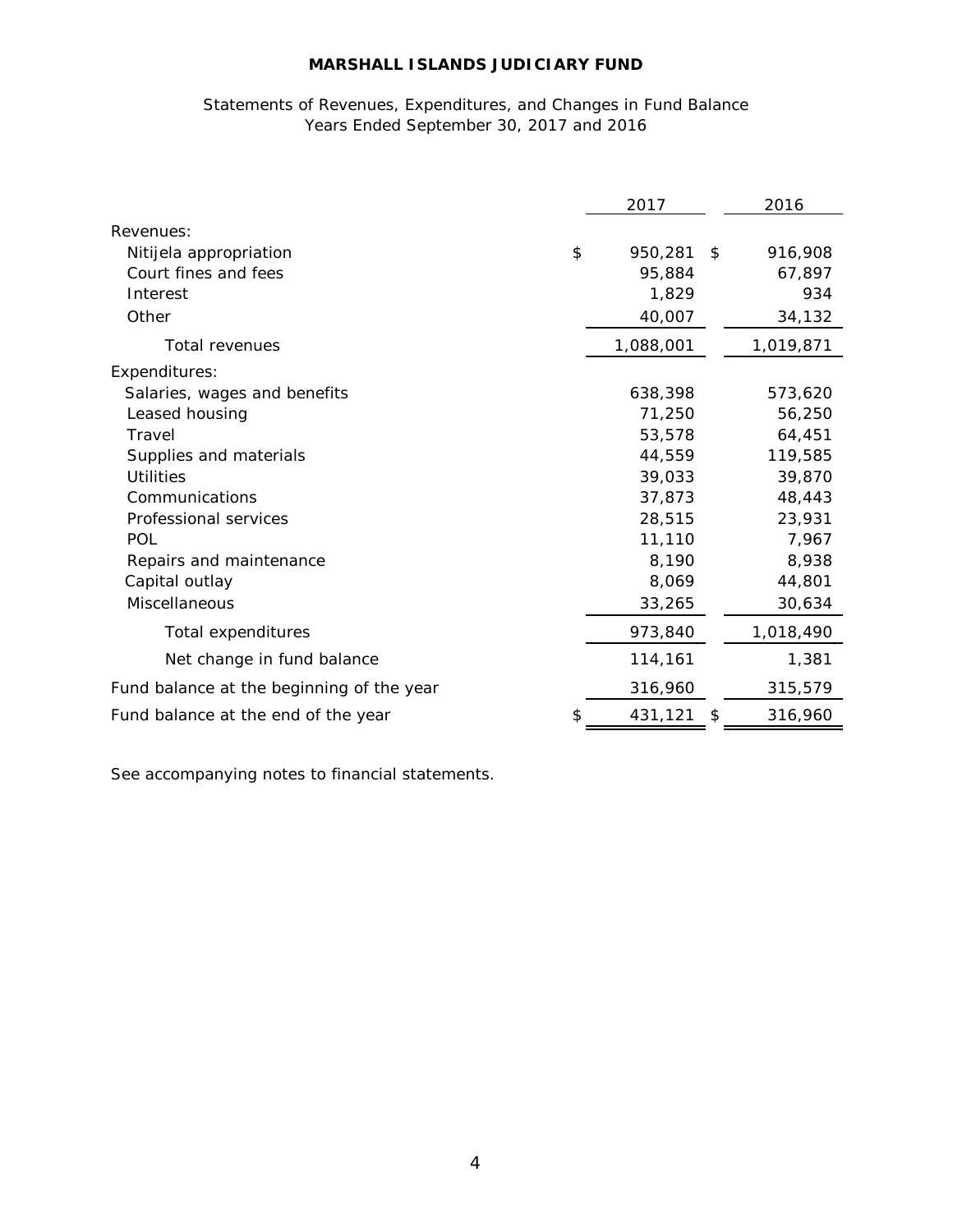Notes to Financial Statements September 30, 2017 and 2016

#### (1) Organization

The Marshall Islands Constitution vests the country's judicial power in an independent judiciary. The Marshall Islands judiciary (the Judiciary) includes a supreme court, high court, traditional rights court, district court, and community courts as well as a judicial service commission and court staff. The Judiciary officially commenced operation on March 3, 1982, assuming judicial functions in the Marshall Islands that had been discharged by the Trust Territory of the Pacific Islands courts.

The Marshall Islands Judiciary Fund (the Judiciary Fund), a governmental fund of the Republic of the Marshall Islands (RepMar), was established pursuant to the Judiciary Fund Act 1989, as amended. The objective of the Judiciary Fund is to establish a more efficient means for administration of funds received by the Judiciary and for related purposes. The Judiciary Fund is primarily funded through operational appropriations from the Nitijela (the RepMar Legislature).

The Chief Justice of the High Court and the Clerk of the Courts acting together are responsible for opening and maintaining bank accounts as is necessary for the efficient operation of the Judiciary and for setting policy, strategy and financial guidelines for the day-to-day operations of the Judiciary.

The accompanying financial statements relate solely to those accounting records maintained by the Judiciary, and do not incorporate any accounts related to any other departments or agencies of RepMar that may be accounted for by RepMar's Treasury. The Judiciary Fund is considered to be a blended component unit (a governmental fund) of RepMar.

#### (2) Summary of Significant Accounting Policies

The accompanying financial statements have been prepared in accordance with accounting principles generally accepted in the United States of America (GAAP) as applied to governmental units. The Governmental Accounting Standards Board (GASB) is the The Governmental Accounting Standards Board (GASB) is the recognized standard-setting body for establishing governmental accounting and financial reporting principles. The more significant of the Judiciary Fund's accounting policies are described below.

#### Measurement Focus and Basis of Accounting

The Judiciary Fund reports its financial position and the results of operations in one governmental fund. A fund is a separate accounting entity with a self-balancing set of accounts. They are concerned only with the measurement of financial position and are not involved with measurement of results of operations. Fund accounting is designed to involved with measurement of results of operations. demonstrate legal compliance and to aid financial management by segregating transactions related to certain government functions or activities. Governmental funds are used to account for all or most of a government's general activities, including the collection and disbursement of earmarked monies (special revenue funds).

Governmental funds are used to account for all or most of a government's general activities, including the collection and disbursement of earmarked monies (special revenue funds). The Judiciary Fund's special revenue fund consists of the following:

i. Operations Fund - This fund was established to account for monies received by the Judiciary Fund for operational purposes appropriated by RepMar as well as general fees, fines or other sums collected by the Court.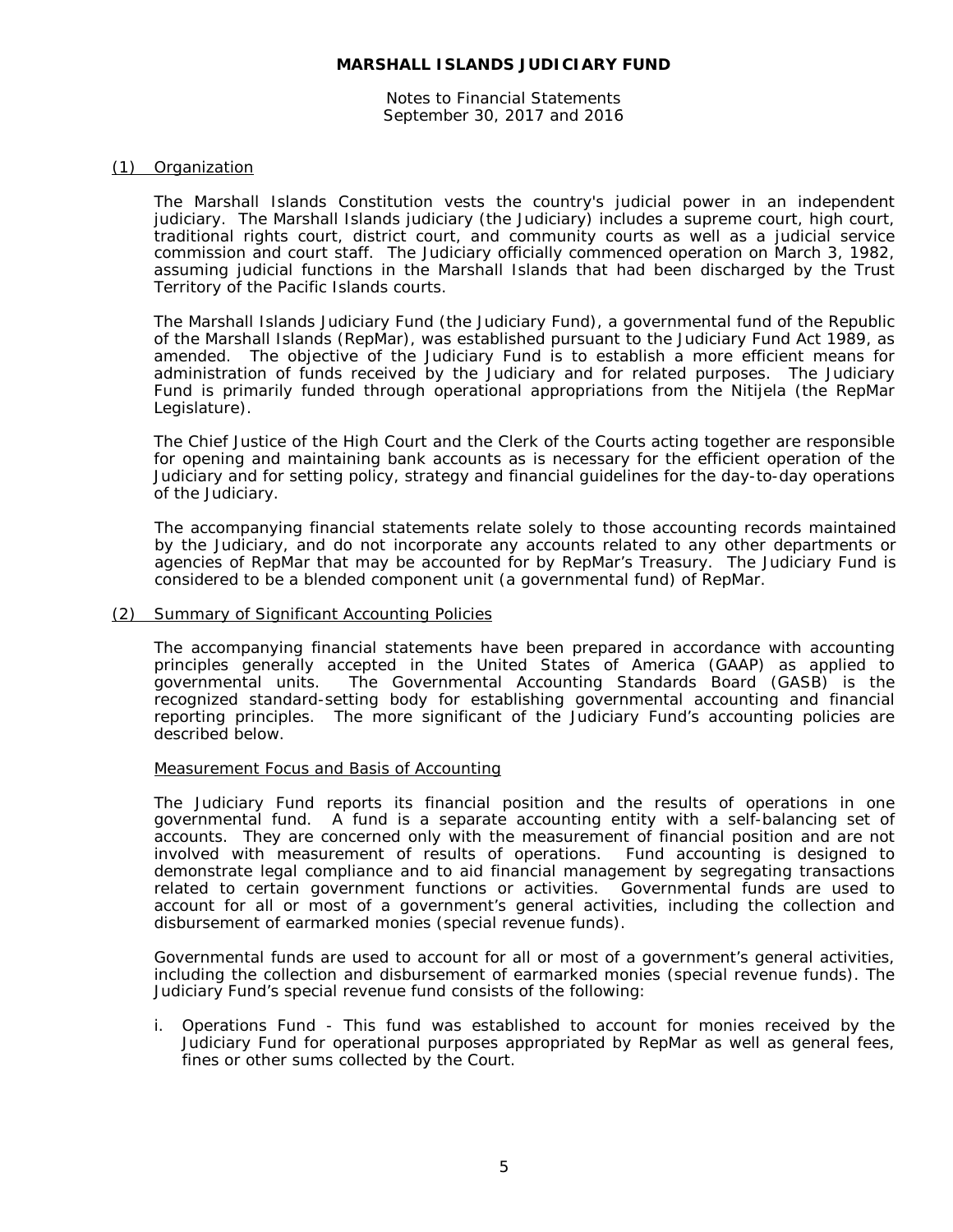Notes to Financial Statements September 30, 2017 and 2016

#### (2) Summary of Significant Accounting Policies, Continued

#### Measurement Focus and Basis of Accounting, Continued

ii. Legal Aid Fund - This fund was established to account for monies received by the Judiciary Fund for the provision of legal aid services to those who cannot afford the cost of legal representation.

No external restrictions are imposed with respect to fund balance amounts recorded by the Legal Aid Fund. Instead, fund balance amounts of the Legal Aid Fund are considered committed for designated purposes internally imposed by the Court.

#### Basis of Presentation

The accounting and financial reporting treatment applied to a fund is determined by its measurement focus. All governmental funds are accounted for using a current financial resources measurement focus. With this measurement focus, only current assets and current liabilities generally are included in the balance sheet. Operating statements of these funds present increases (i.e., revenues and other financing sources) and decreases (i.e., expenditures and other financing uses) in fund balance.

The modified accrual basis of accounting is used by all governmental fund types. Under the modified accrual basis of accounting, revenues are recognized when susceptible to accrual (i.e. when they become both measurable and available). "Measurable" means the amount of the transaction can be determined and "available" means collectible within the current period or soon enough thereafter to be used to pay liabilities of the current period. For this purpose, the Judiciary Fund considers revenues to be available if they are collected within 90 days of the end of the current fiscal period. Expenditures are recorded when the related fund liability is incurred.

#### **Budget**

An annual appropriated budget has not been formally adopted on a legal basis or a basis consistent with GAAP. Accordingly, a budget to actual presentation is not required or presented.

#### Cash

The deposit and investment policies of the Judiciary Fund are governed by 3 MIRC 7, *Investments of Public Funds*, and 11 MIRC 1, *Financial Management*. Custodial credit risk is the risk that in the event of a bank failure, the Judiciary Fund's deposits may not be returned to it. Such deposits are not covered by depository insurance and are either uncollateralized or collateralized with securities held by the pledging financial institution or held by the pledging financial institution but not in the depositor-government's name. The Judiciary Fund does not have a deposit policy for custodial credit risk.

For purposes of the balance sheets, cash is defined as cash on hand and cash held in demand accounts. As of September 30, 2017 and 2016, the carrying amounts of cash were \$432,457 and \$314,664, respectively, and the corresponding bank balances were \$432,790 and \$314,742, respectively. Of the bank balances, \$168 and \$66,386, respectively, are maintained in a financial institution subject to Federal Deposit Insurance Corporation (FDIC) insurance with the remaining amounts of \$432,622 and \$248,356, respectively, being maintained in a financial institution not subject to depository insurance. As of September 30, 2017 and 2016, bank deposits in the amount of \$168 and \$66,386, respectively, were FDIC insured. The Judiciary Fund does not require collateralization of its cash deposits; therefore, deposit levels in excess of FDIC insurance coverage are uncollateralized. Accordingly, these deposits are exposed to custodial credit risk.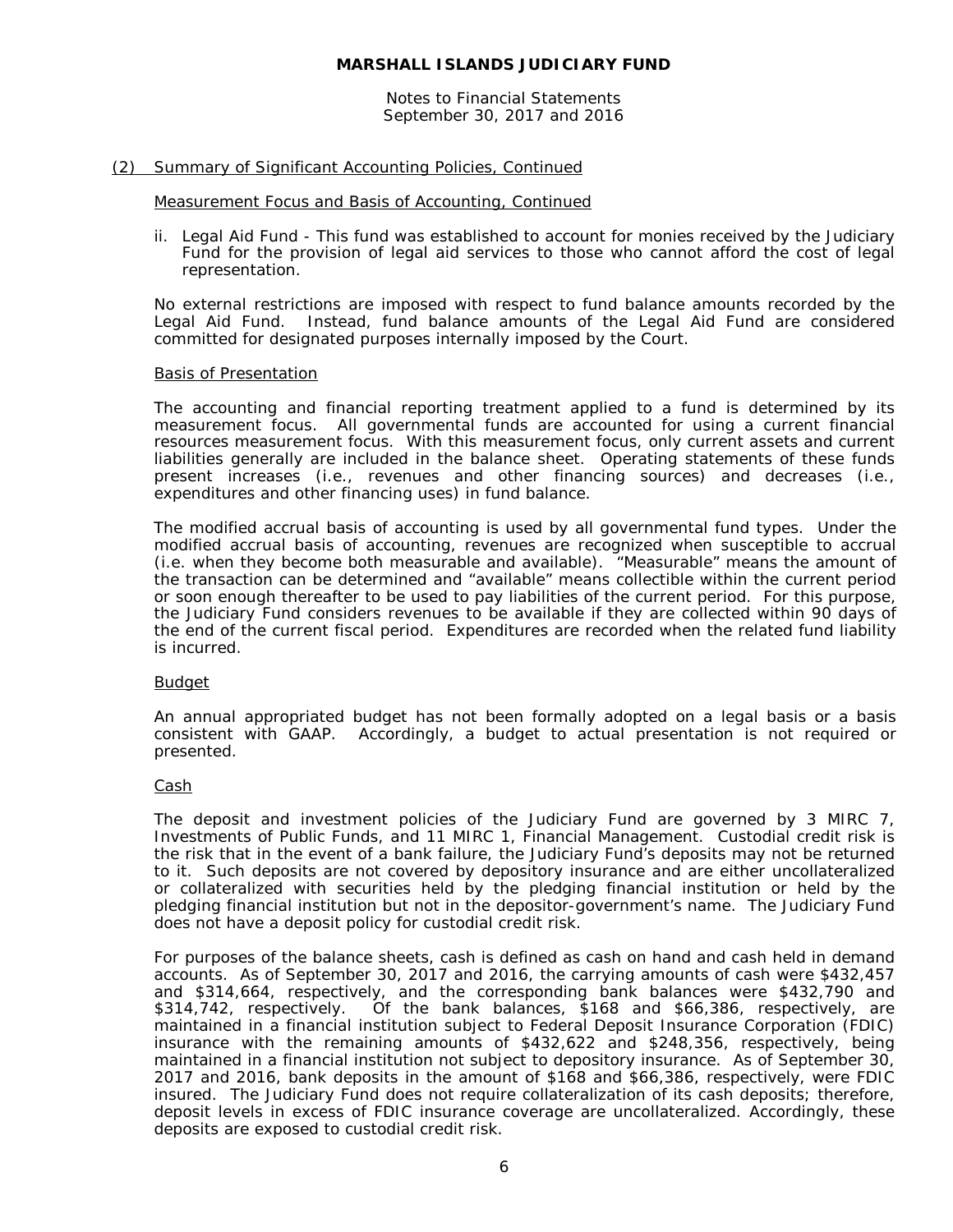Notes to Financial Statements September 30, 2017 and 2016

#### (2) Summary of Significant Accounting Policies, Continued

#### Compensated Absences

The Judiciary Fund recognizes expenditures for annual leave and sick leave when leave is actually taken. Accordingly, unused annual leave and sick leave are not included as an obligation within the balance sheet unless such leave is expected to be liquidated with expendable available financial resources, at which time expenditures and related fund liabilities would be recognized.

#### Fund Balance

Fund balance classifications are based on the extent to which the Judiciary Fund is bound to honor constraints on the specific purposes for which amounts in those funds can be spent and are reported under the following fund balance classifications:

- Non-spendable includes fund balance amounts that cannot be spent either because it is not in spendable form or because of legal or contractual constraints.
- Restricted includes fund balance amounts that are constrained for specific purposes which are externally imposed by providers, such as creditors or amounts constrained due to constitutional provisions or enabling legislation.
- Committed includes fund balance amounts that are constrained for specific purposes that are internally imposed by the government through formal action of the highest level of decision making authority and does not lapse at year-end.
- Assigned includes fund balance amounts that are intended to be used for specific purposes that are neither considered restricted nor committed.
- Unassigned includes negative fund balances in other governmental funds.

Restricted/committed amounts are spent first when both the restricted and unrestricted fund balance are available unless there are legal documents/contracts that prohibit doing this. In addition, committed, then assigned, and lastly unassigned amounts of the unrestricted fund balance are expended in that order.

A formal minimum fund balance policy has not been adopted.

#### Taxes

The Judiciary Fund and related transactions are not subject to any tax, rate, charge, or impost under any other law.

#### Estimates

The preparation of financial statements in conformity with GAAP requires management to make estimates and assumptions that affect the reported amounts of assets and liabilities and disclosure of contingent assets and liabilities at the date of the financial statements and the reported amounts of revenues and expenses during the reporting period. Actual results could differ from those estimates.

#### Reclassifications

Certain balances in the 2016 presentation has been reclassified to conform to the 2017 presentation.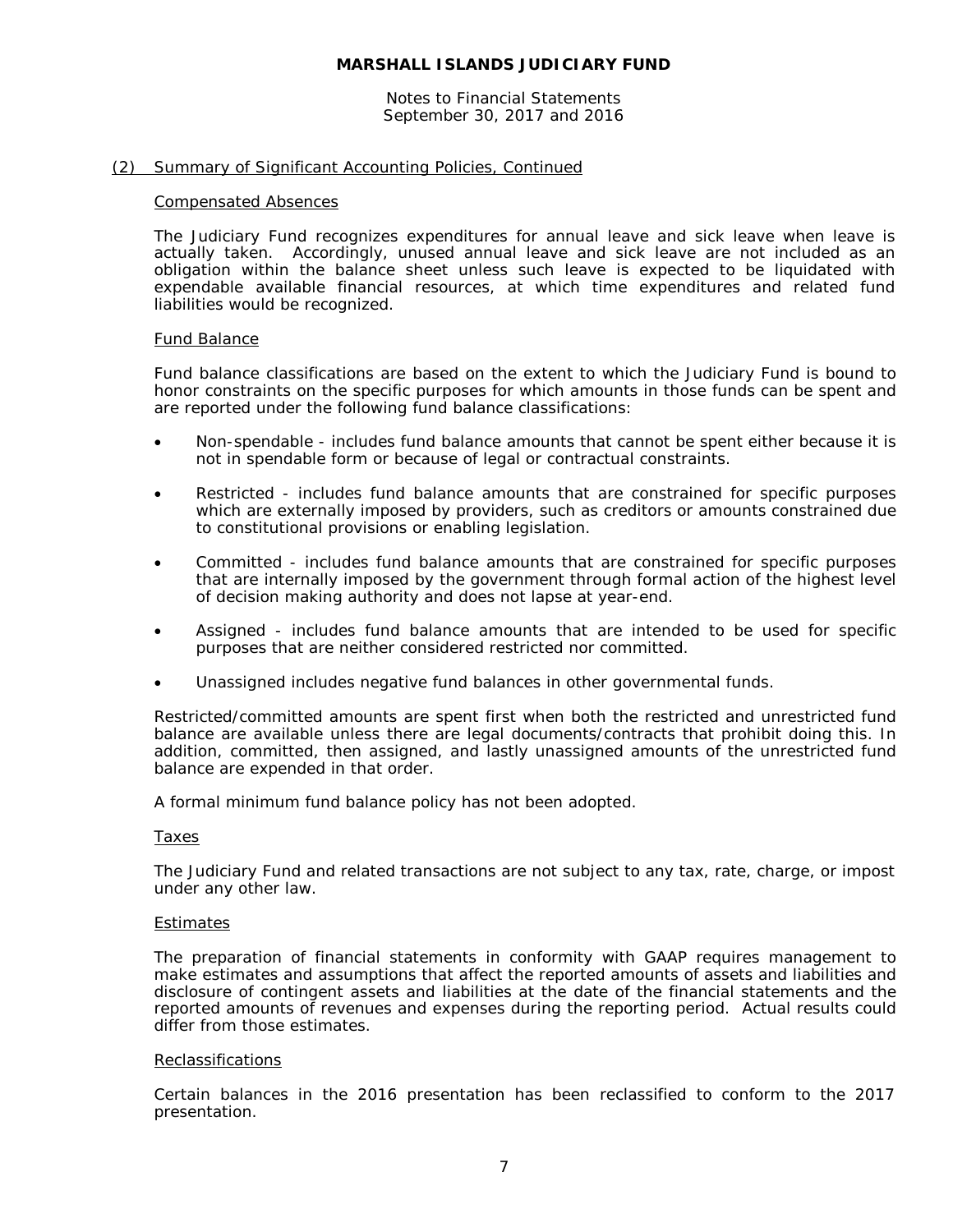Notes to Financial Statements September 30, 2017 and 2016

#### (2) Summary of Significant Accounting Policies, Continued

#### New Accounting Standards

During the year ended September 30, 2017, the Judiciary Fund implemented the following pronouncements:

- GASB Statement No. 73, *Accounting and Financial Reporting for Pensions and Related Assets That Are Not Within the Scope of GASB Statement 68, and Amendments to Certain Provisions of GASB Statements 67 and 68*, which aligns the reporting requirements for pensions and pension plans not covered in GASB Statements 67 and 68 with the reporting requirements in Statement 68.
- GASB Statement No. 74, *Financial Reporting for Postemployment Benefit Plans Other Than Pension Plans*, which replaces Statements No. 43, *Financial Reporting for Postemployment Benefit Plans Other Than Pension Plans, as amended,* and No. 57, *OPEB Measurements by Agent Employers and Agent Multiple-Employer Plans*, and addresses financial reporting requirements for governments whose employees are provided with postemployment benefits other than pensions (other postemployment benefits or OPEB).
- GASB Statement No. 77, *Tax Abatement Disclosures*, which requires governments that enter into tax abatement agreements to disclose certain information about the agreements.
- GASB Statement No. 78, *Pensions Provided through Certain Multiple-Employer Defined Benefit Pension Plans*, which addresses a practice issue regarding the scope and applicability of Statement No. 68, *Accounting and Financial Reporting for Pensions*.
- GASB Statement No. 80, *Blending Requirements for Certain Component Units - an amendment of GASB Statement No. 14*, which improves financial reporting by clarifying the financial statement presentation requirements for certain component units.
- GASB Statement No. 82, *Pension Issues - an amendment of GASB Statements No. 67, No. 68, and No. 73*, which addresses issues regarding (1) the presentation of payrollrelated measures in required supplementary information, (2) the selection of assumptions and the treatment of deviations from the guidance in an Actuarial Standard of Practice for financial reporting purposes, and (3) the classification of payments made by employers to satisfy employee (plan member) contribution requirements.

The implementation of these statements did not have a material effect on the accompanying financial statements.

In June 2015, GASB issued Statement No. 75, *Accounting and Financial Reporting for Postemployment Benefits Other Than Pensions*, which replaces the requirements of Statements No. 45, *Accounting and Financial Reporting by Employers for Postemployment Benefits Other Than Pensions*, as amended, and No. 57, *OPEB Measurements by Agent Employers and Agent Multiple-Employer Plans*, and provides guidance on reporting by governments that provide OPEB to their employees and for governments that finance OPEB for employees of other governments. The provisions in Statement No. 75 are effective for fiscal years beginning after June 15, 2017. Management does not believe that the implementation of this statement will have a material effect on the financial statements.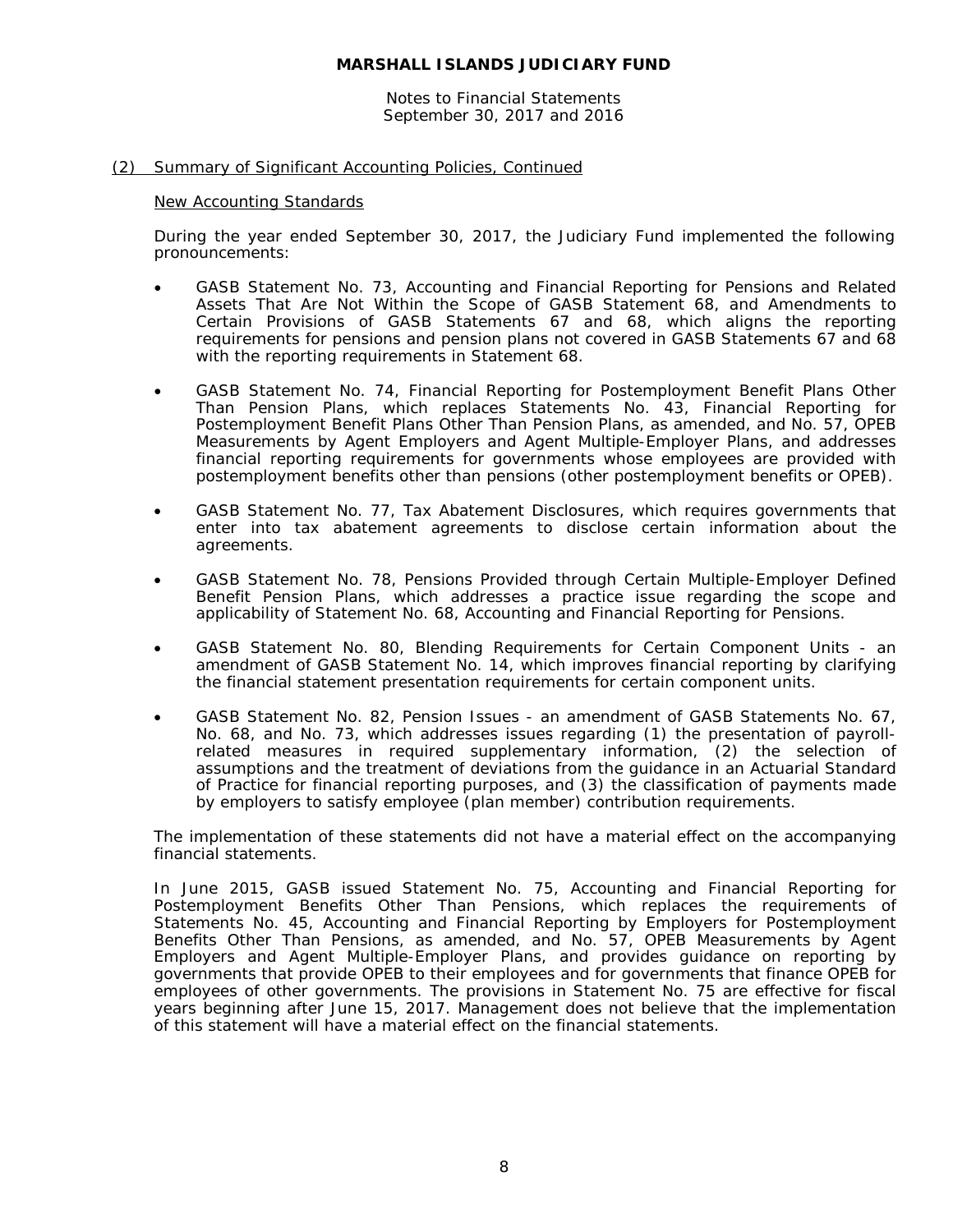Notes to Financial Statements September 30, 2017 and 2016

#### (2) Summary of Significant Accounting Policies, Continued

#### New Accounting Standards, Continued

In March 2016, GASB issued Statement No. 81, *Irrevocable Split-Interest Agreements,* which improves accounting and financial reporting for irrevocable split-interest agreements by providing recognition and measurement guidance for situations in which a government is a beneficiary of the agreement. The provisions in Statement No. 81 are effective for fiscal years beginning after December 15, 2016. Management does not believe that the implementation of this statement will have a material effect on the financial statements.

In November 2016, GASB issued Statement No. 83, *Certain Asset Retirement Obligations*, which addresses accounting and financial reporting for certain asset retirement obligations (AROs) associated with the retirement of a tangible capital asset. The provisions in Statement No. 83 are effective for fiscal years beginning after June 15, 2018. Management does not believe that the implementation of this statement will have a material effect on the financial statements.

In January 2017, GASB issued Statement No. 84, *Fiduciary Activities*, which establishes criteria for identifying fiduciary activities of all state and local governments. The provisions in Statement No. 84 are effective for fiscal years beginning after December 15, 2018. Management does not believe that the implementation of this statement will have a material effect on the financial statements.

In March 2017, GASB issued Statement No. 85, *Omnibus 2017*, which address practice issues that have been identified during implementation and application of certain GASB Statements including issues related to blending component units, goodwill, fair value measurement and application, and postemployment benefits (pensions and other postemployment benefits. The provisions in Statement No. 85 are effective for fiscal years beginning after June 15, 2017. Management does not believe that the implementation of this statement will have a material effect on the financial statements.

In May 2017, GASB issued Statement No. 86, *Certain Debt Extinguishment Issues*, which improves consistency in accounting and financial reporting for in-substance defeasance of debt. The provisions in Statement No. 86 are effective for fiscal years beginning after June 15, 2017. Management does not believe that the implementation of this statement will have a material effect on the financial statements.

In June 2017, GASB issued Statement No. 87, *Leases*, which establishes a single model for lease accounting based on the foundational principle that leases are financings of the right to use an underlying asset. The provisions in Statement No. 87 are effective for fiscal years beginning after December 15, 2019. Management has yet to determine whether the implementation of this statement will have a material effect on the financial statements.

#### (3) Risk Management

The Judiciary Fund is exposed to various risks of loss related to torts; theft of; errors and omissions; injuries to employees; and natural disasters. The Judiciary Fund has elected to purchase commercial insurance from independent third parties for the risks of loss to which it is exposed with respect to the use of motor vehicles. For other risks of loss to which it is exposed, the Judiciary Fund has elected not to purchase commercial insurance. Instead, the Judiciary Fund believes it is more economical to manage its risks internally. Claims expenditures and liabilities are reported when it is probable that a loss has occurred and the amount of that loss can be reasonably estimated. These losses include an estimate of claims that have been incurred but not reported. No material losses have resulted from the Judiciary Fund's risk management activities for the past years.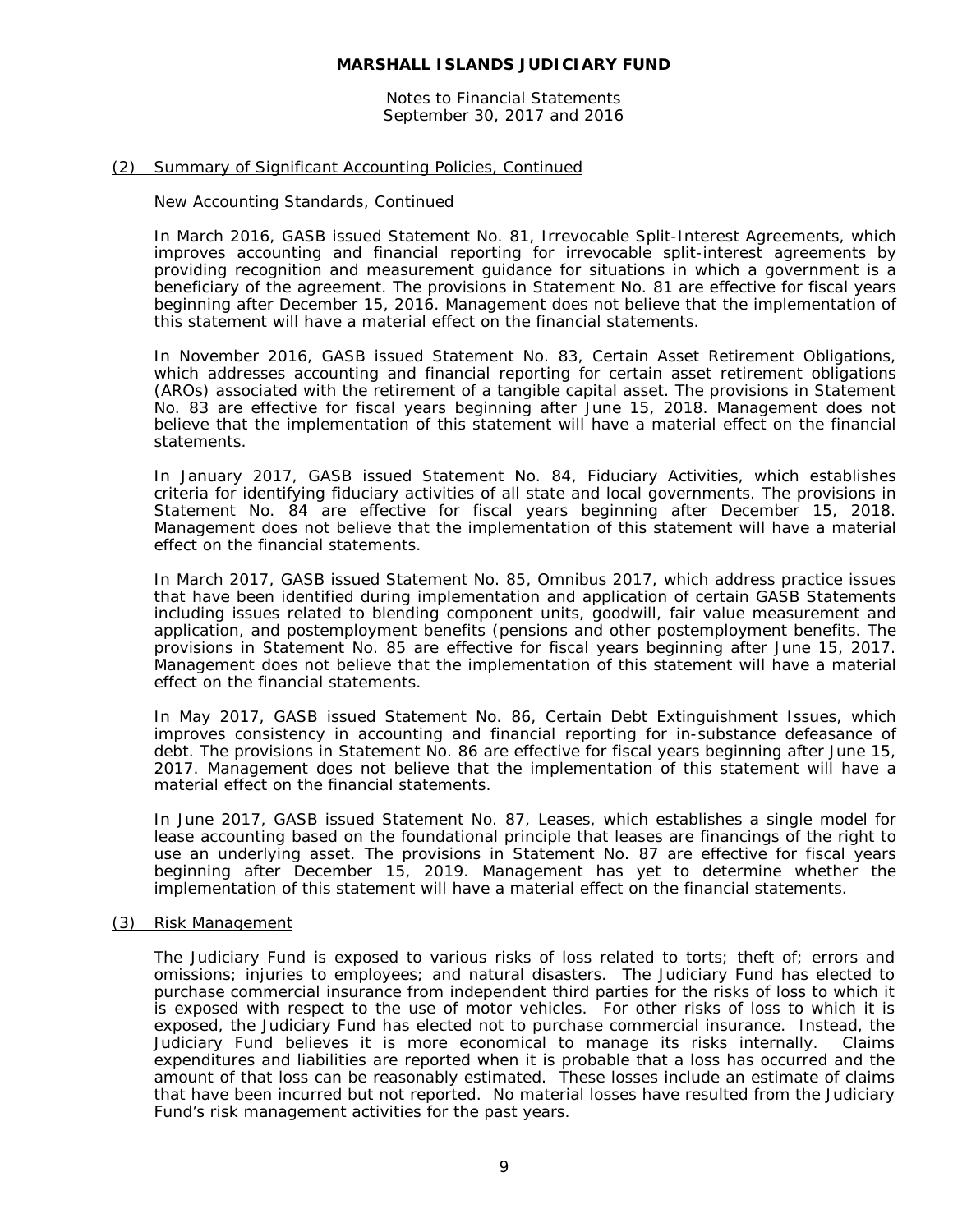Notes to Financial Statements September 30, 2017 and 2016

#### (4) Related Party Transactions

The Judiciary Fund is a governmental fund of RepMar and is thus affiliated with all RepMarowned and affiliated entities. During the years ended September 30, 2017 and 2016, the Judiciary Fund recognized on-behalf payments as contributions from RepMar, totaling \$638,398 and \$573,620, respectively, representing payroll and related expenditures that RepMar paid directly on behalf of the Judiciary Fund.

During the years ended September 30, 2017 and 2016, the operations of the Judiciary Fund were funded by appropriations from RepMar of \$950,281 and \$916,908, respectively, of which \$311,883 and \$343,288, respectively, represented cash payments received by the Judiciary Fund.

#### (5) Contingency

The Judiciary Fund receives a substantial amount of its revenue from annual RepMar appropriations. A significant reduction in the level of budgetary support from RepMar, if this were to occur, may have an effect on the Judiciary Fund's programs and activities. For the year ended September 30, 2018, RepMar appropriated funding to the Judiciary Fund in the amount of \$1,082,860 for the purpose of funding programs and activities of the Judiciary Fund.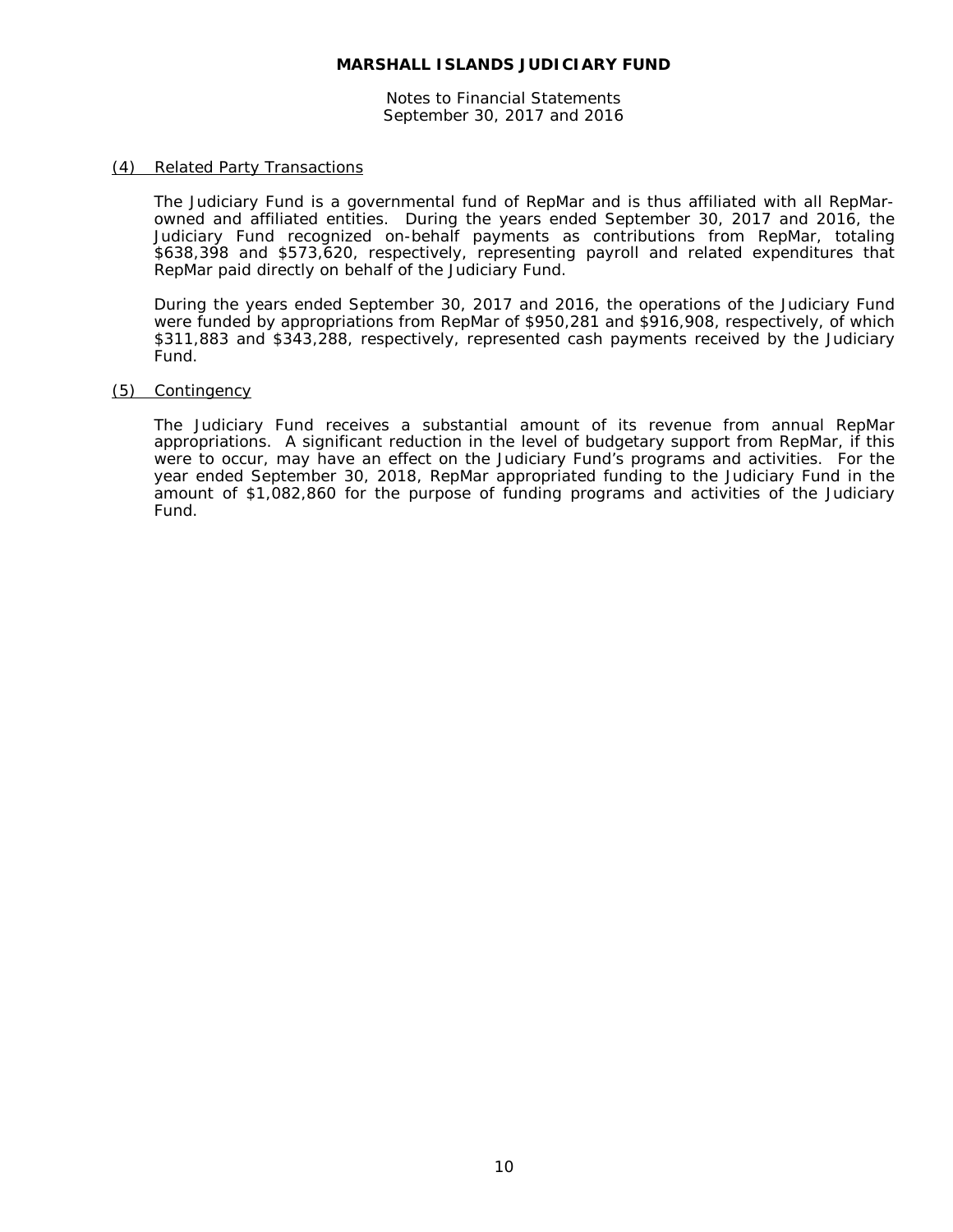# Combining Balance Sheet September 30, 2017

|                                                | Operations             | Legal<br>Aid  |         | Total      |                  |
|------------------------------------------------|------------------------|---------------|---------|------------|------------------|
| <b>ASSETS</b>                                  |                        |               |         |            |                  |
| Cash<br>Accounts receivable                    | \$<br>216,010<br>4,269 | \$            | 216,447 | \$         | 432,457<br>4,269 |
|                                                | \$<br>220,279          | $\frac{1}{2}$ | 216,447 | $\sqrt{2}$ | 436,726          |
| LIABILITIES AND FUND BALANCE                   |                        |               |         |            |                  |
| Liabilities:<br>Other liabilities and accruals | \$<br>5,605            | $\sqrt{2}$    |         | \$         | 5,605            |
| Fund balance:<br>Committed                     | 214,674                |               | 216,447 |            | 431,121          |
| Total liabilities and fund balance             | \$<br>220,279          | \$            | 216,447 | \$         | 436,726          |

See accompanying independent auditors' report.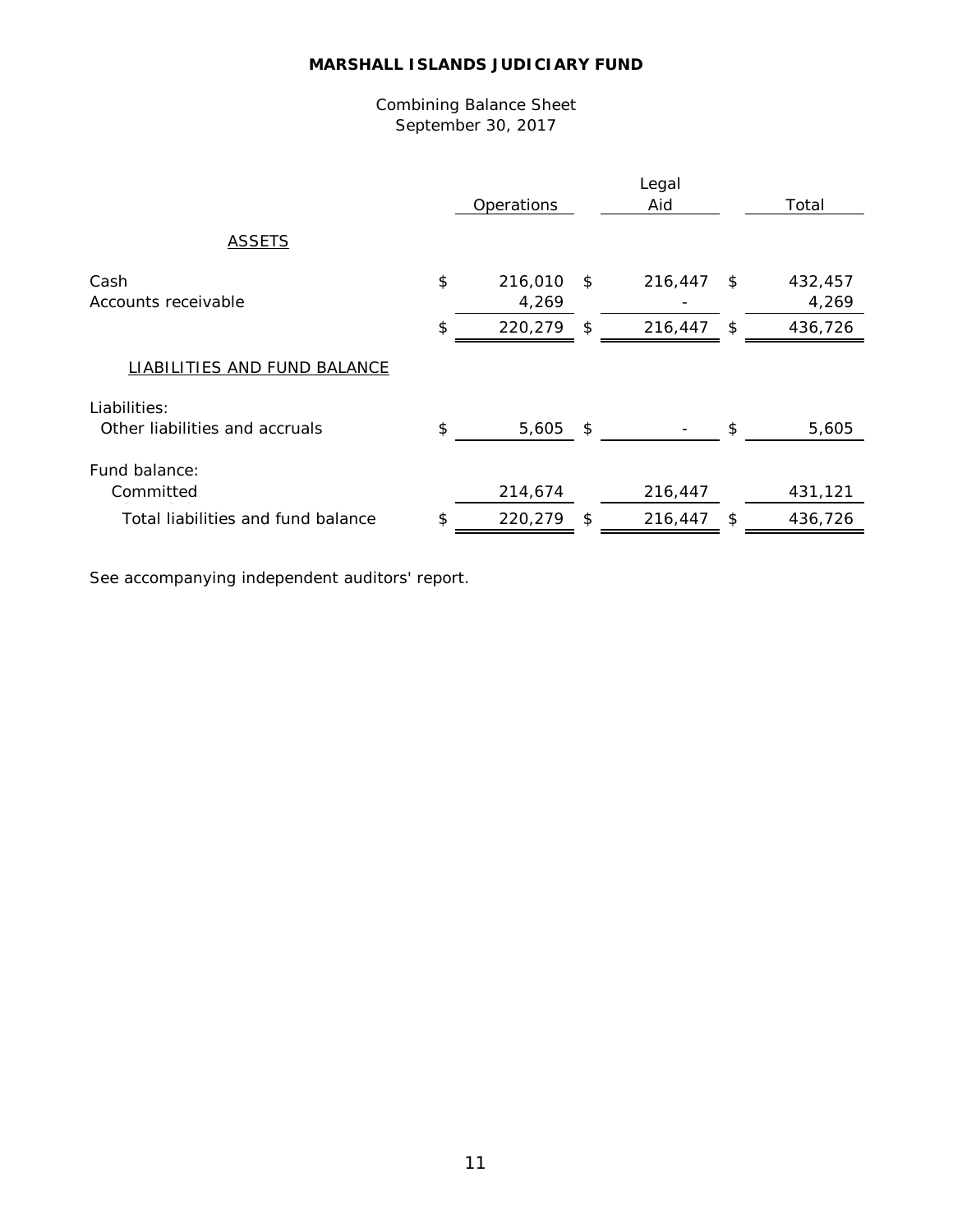# Combining Statement of Revenues, Expenditures, and Changes in Fund Balance Year Ended September 30, 2017

|                                           | Operations | Legal<br>Aid  | Elimination | Total         |
|-------------------------------------------|------------|---------------|-------------|---------------|
| Revenues:                                 |            |               |             |               |
| \$<br>Nitijela appropriation              | 926,692    | \$<br>23,589  | \$          | \$<br>950,281 |
| Court fines and fees                      | 53,799     | 42,085        |             | 95,884        |
| Interest                                  | 898        | 931           |             | 1,829         |
| Other                                     | 40,007     |               |             | 40,007        |
| Total revenues                            | 1,021,396  | 66,605        |             | 1,088,001     |
| Expenditures:                             |            |               |             |               |
| Salaries, wages and benefits              | 638,398    |               |             | 638,398       |
| Leased housing                            | 71,250     |               |             | 71,250        |
| Travel                                    | 53,578     |               |             | 53,578        |
| Supplies and materials                    | 44,559     |               |             | 44,559        |
| Utilities                                 | 39,033     |               |             | 39,033        |
| Communications                            | 37,873     |               |             | 37,873        |
| Professional services                     | 28,515     |               |             | 28,515        |
| POL                                       | 11,110     |               |             | 11,110        |
| Repairs and maintenance                   | 8,190      |               |             | 8,190         |
| Capital outlay                            | 8,069      |               |             | 8,069         |
| Miscellaneous                             | 26,942     | 6,323         |             | 33,265        |
| Total expenditures                        | 967,517    | 6,323         |             | 973,840       |
| Excess of revenues over                   |            |               |             |               |
| expenditures                              | 53,879     | 60,282        |             | 114,161       |
| Other financing sources (uses):           |            |               |             |               |
| Transfers in                              |            | 6,000         | (6,000)     |               |
| Transfers out                             | (6,000)    |               | 6,000       |               |
| Total other financing sources (uses)      | (6,000)    | 6,000         |             |               |
| Net change in fund balance                | 47,879     | 66,282        |             | 114,161       |
| Fund balance at the beginning of the year | 166,795    | 150,165       |             | 316,960       |
| \$<br>Fund balance at the end of the year | 214,674    | \$<br>216,447 | \$          | \$<br>431,121 |

See accompanying independent auditors' report.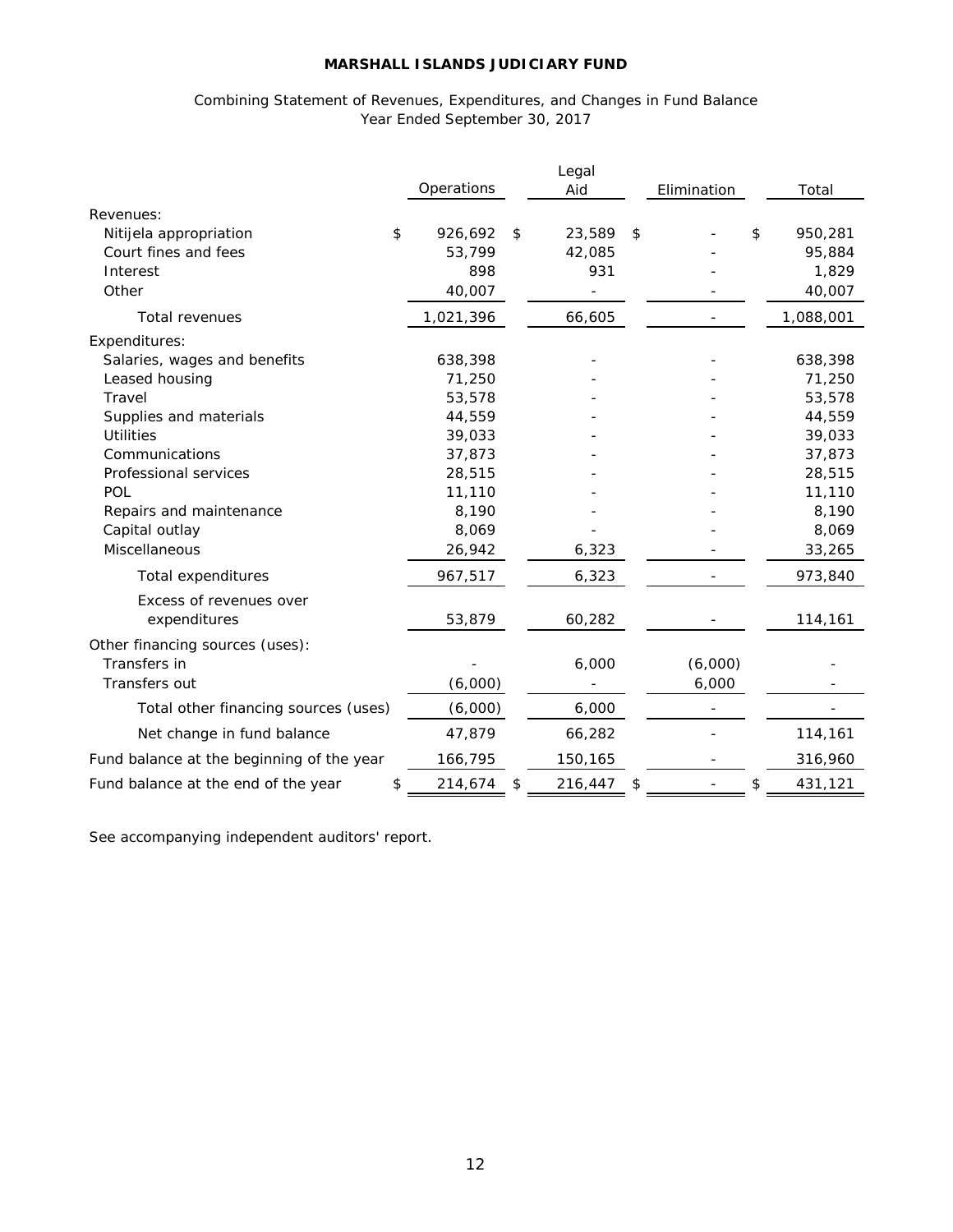Deloitte & Touche LLP 361 South Marine Corps Drive Tamuning, GU 96913-3973 USA

Tel: +1 (671) 646-3884 Fax:  $+1$  (671) 649-4265

www.deloitte.com

#### **INDEPENDENT AUDITORS' REPORT ON INTERNAL CONTROL OVER FINANCIAL REPORTING AND ON COMPLIANCE AND OTHER MATTERS BASED ON AN AUDIT OF FINANCIAL STATEMENTS PERFORMED IN ACCORDANCE WITH** *GOVERNMENT AUDITING STANDARDS*

Honorable Carl B. Ingram Chief Justice of the High Court Republic of the Marshall Islands:

We have audited, in accordance with the auditing standards generally accepted in the United States of America and the standards applicable to financial audits contained in *Government Auditing Standards* issued by the Comptroller General of the United States, the financial statements of the Marshall Islands Judiciary Fund, which comprise the balance sheet as of September 30, 2017, and the related statement of revenues, expenditures, and changes in fund balance for the year then ended, and the related notes to the financial statements, and have issued our report thereon dated May 7, 2018.

# **Internal Control Over Financial Reporting**

In planning and performing our audit of the financial statements, we considered the Marshall Islands Judiciary Fund's internal control over financial reporting (internal control) to determine the audit procedures that are appropriate in the circumstances for the purpose of expressing our opinion on the financial statements, but not for the purpose of expressing an opinion on the effectiveness of the Marshall Islands Judiciary Fund's internal control. Accordingly, we do not express an opinion on the effectiveness of the Marshall Islands Judiciary Fund's internal control.

A *deficiency in internal control* exists when the design or operation of a control does not allow management or employees, in the normal course of performing their assigned functions, to prevent, or detect and correct, misstatements on a timely basis. A *material weakness* is a deficiency, or a combination of deficiencies, in internal control, such that there is a reasonable possibility that a material misstatement of the entity's financial statements will not be prevented, or detected and corrected on a timely basis. A *significant deficiency* is a deficiency, or a combination of deficiencies, in internal control that is less severe than a material weakness, yet important enough to merit attention by those charged with governance.

Our consideration of internal control was for the limited purpose described in the first paragraph of this section and was not designed to identify all deficiencies in internal control that might be material weaknesses or significant deficiencies. Given these limitations, during our audit we did not identify any deficiencies in internal control that we consider to be material weaknesses. However, material weaknesses may exist that have not been identified.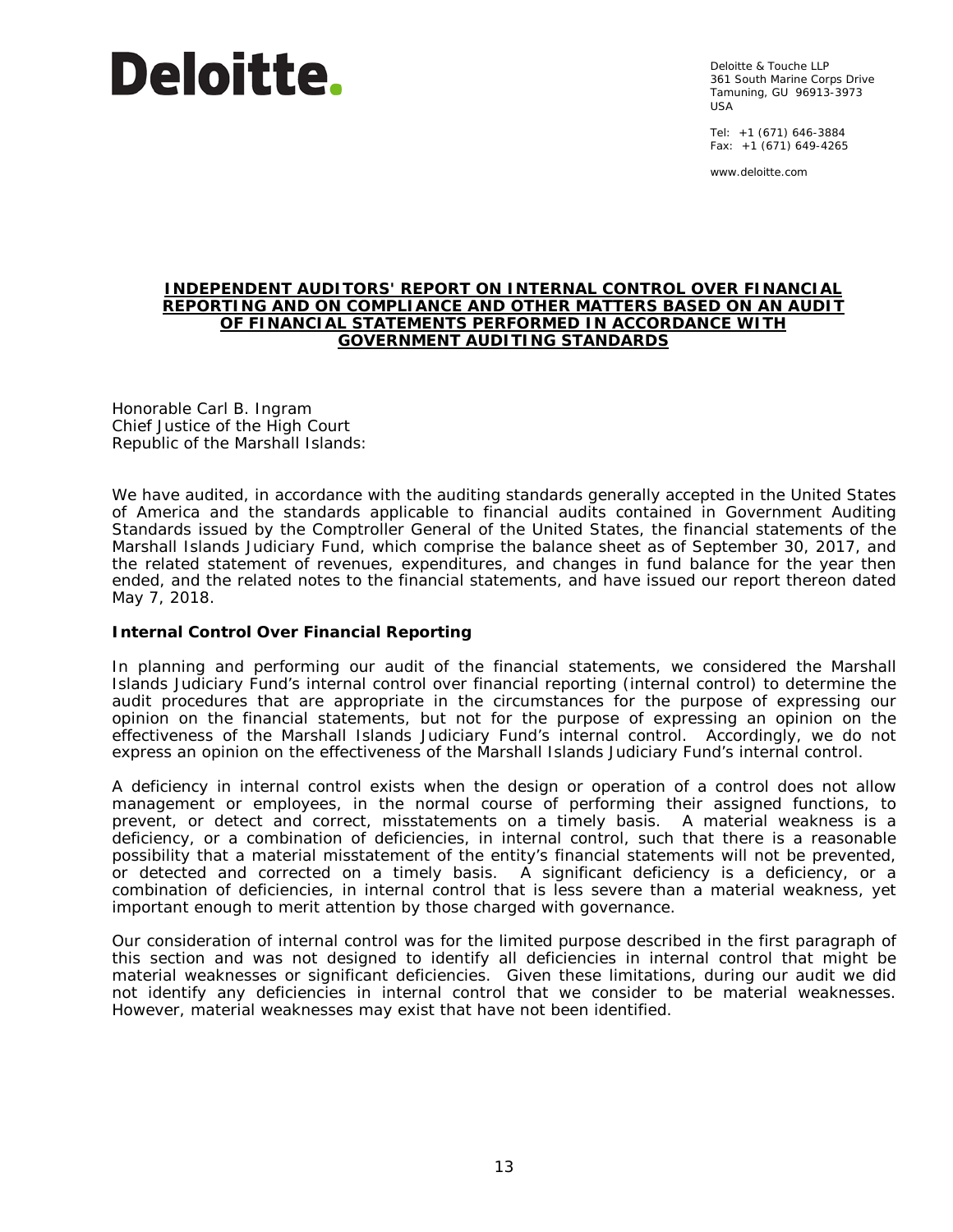# **Compliance and Other Matters**

As part of obtaining reasonable assurance about whether the Marshall Islands Judiciary Fund's financial statements are free from material misstatement, we performed tests of its compliance with certain provisions of laws, regulations, contracts, and grant agreements, noncompliance with which could have a direct and material effect on the determination of financial statement amounts. However, providing an opinion on compliance with those provisions was not an objective of our audit, and accordingly, we do not express such an opinion. The results of our tests disclosed no instances of noncompliance or other matters that are required to be reported under *Government Auditing Standards*.

# **Purpose of this Report**

The purpose of this report is solely to describe the scope of our testing of internal control and compliance and the results of that testing, and not to provide an opinion on the effectiveness of the entity's internal control or on compliance. This report is an integral part of an audit performed in accordance with *Government Auditing Standards* in considering the entity's internal control and compliance. Accordingly, this communication is not suitable for any other purpose.

loit Nachel

May 7, 2018